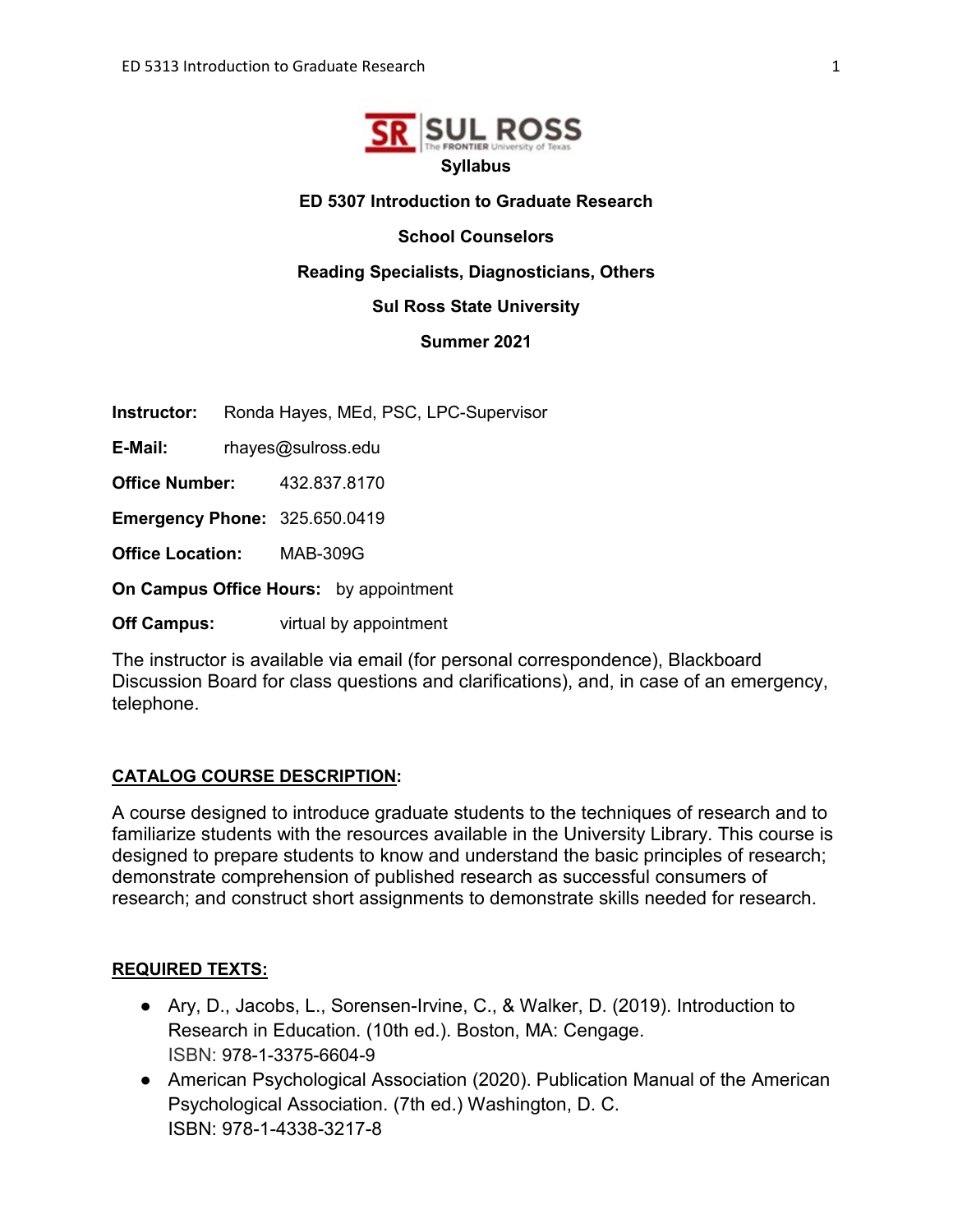**TExES COUNSELING STANDARDS**: TEXES standards addressed in this course are:

**Standard I. Learner-Centered Knowledge:** The certified school counselor has a broad knowledge base.

**Standard II. Learner-Centered Skills**: The certified school counselor applies the knowledge base to promote the educational, personal, social, and career development of the learner.

| <b>Standard</b> | <b>Description</b>                                                   | <b>Assignment</b> | <b>Assessment</b> | <b>SLO</b> |
|-----------------|----------------------------------------------------------------------|-------------------|-------------------|------------|
| I. $(5)$        | assessment principles and procedures,                                | Research          | Quizzes           | 1,2        |
|                 | including the appropriate use of tests,                              | Proposal,         | Final             |            |
|                 | test interpretation, and test results                                | Chapter           | Proposal          |            |
|                 |                                                                      | <b>Discussion</b> | Writing           |            |
|                 |                                                                      |                   | <b>Rubric</b>     |            |
| II. (8)         | use multiple sets of information and                                 | Research          | Quizzes           | 1,2        |
|                 | data to make decisions about students,                               | Proposal,         | Final             |            |
|                 | programs, and services;                                              | Chapter           | Proposal          |            |
|                 |                                                                      | <b>Discussion</b> | Writing           |            |
|                 |                                                                      |                   | <b>Rubric</b>     |            |
| II. (9)         | use counseling-related research                                      | Research          | Quizzes           | 1,2        |
|                 | techniques and evidence-based<br>practices to address student needs; | Proposal,         | Final             |            |
|                 |                                                                      | Chapter           | Proposal          |            |
|                 |                                                                      | <b>Discussion</b> | Writing           |            |
|                 |                                                                      |                   | <b>Rubric</b>     |            |

## **TExES COUNSELING COMPETENCIES**:

Student knowledge and application of the four domains and 10 competencies are required for students to successfully pass the TExES. In other words, the domains and competencies are test specific and will be addressed when students take the following test. In order to help students with this task, all school counseling students are required to spend six hours in the Certify Teacher school counseling practice test site. A minimum score of 85% must be made on each of the 10 competencies tested before Sul Ross State University can submit approval for the student to take the TExES.

TExES competencies addressed in this course are:

## **DOMAIN I—KNOWLEDGE OF LEARNERS**

**Competency 001 (Human Development and Learning):** Understand theories and processes of human development and learning as well as factors that influence development and learning.

## **DOMAIN II—THE COMPREHENSIVE SCHOOL COUNSELING PROGRAM**

**Competency 003 (Guidance):** Understand instructional practices and strategies for facilitating students' educational, career, personal, and social growth and development as articulated in The Texas Model for Comprehensive School Counseling Programs.

# **DOMAIN III—THE PROFESSIONAL SCHOOL COUNSELOR**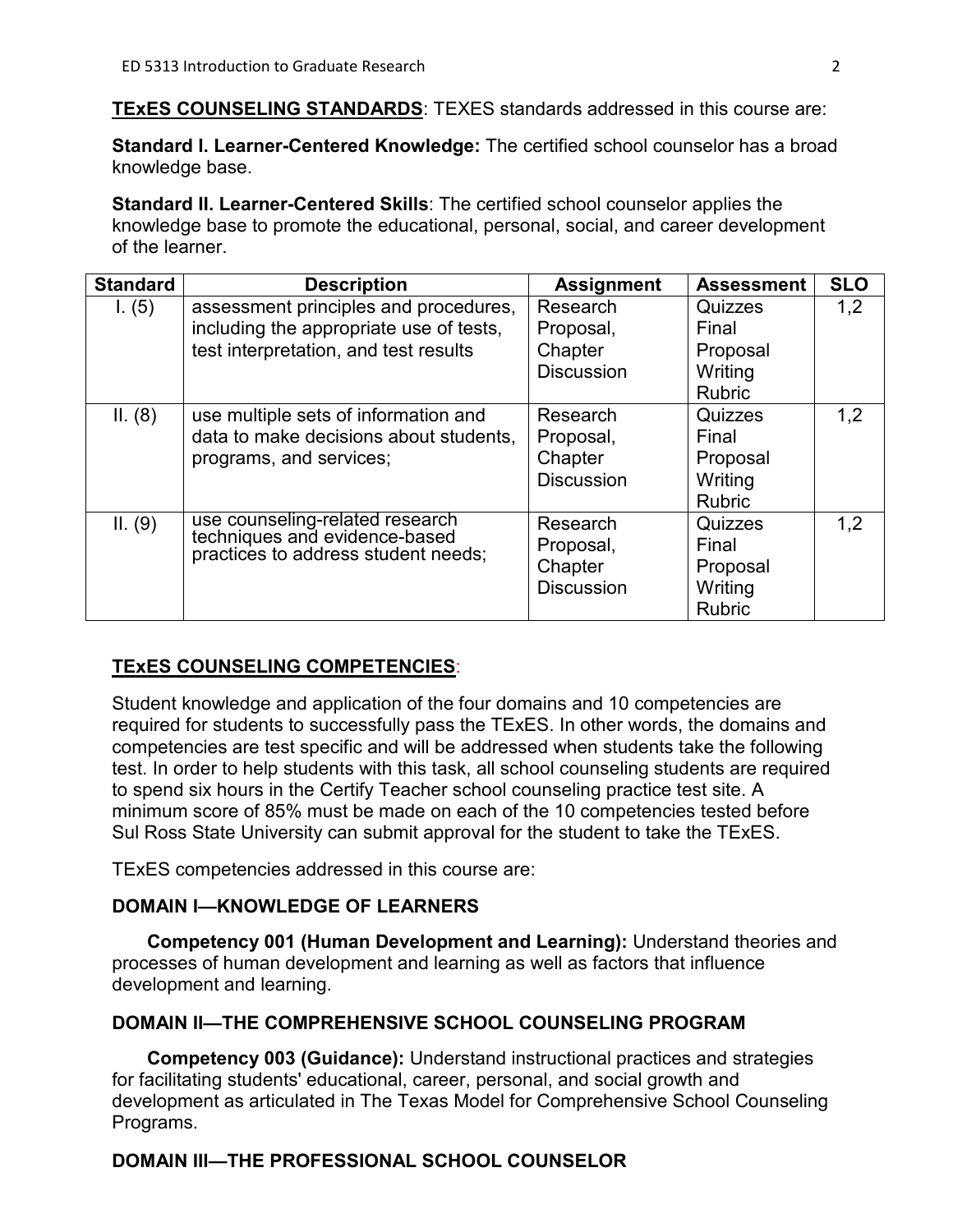**Competency 008 (Communication, Consultation, and Collaboration):**  Understand practices and strategies for effective communication, consultation, and collaboration within the school and community.

## **DOMAIN IV—ANALYSIS AND RESPONSE**

**Competency 010 (Analysis and Response):** In a written response, analyze and interpret qualitative and quantitative data to identify a given student's strengths and needs and design an effective intervention.

| <b>Domain</b>     | <b>Description</b>                                                                                                                                                                                                                                                 | <b>Assignment</b>                                     | <b>Assessment</b>                                        | <b>SLO</b> |
|-------------------|--------------------------------------------------------------------------------------------------------------------------------------------------------------------------------------------------------------------------------------------------------------------|-------------------------------------------------------|----------------------------------------------------------|------------|
| <b>Competency</b> |                                                                                                                                                                                                                                                                    |                                                       |                                                          |            |
| 1.001 F.          | Apply knowledge of<br>developmentally appropriate<br>strategies that are based on<br>research for building on students'<br>strengths and helping students<br>acquire effective learning<br>strategies.                                                             | Research<br>Proposal,<br>Chapter<br><b>Discussion</b> | Quizzes<br>Final<br>Proposal<br>Writing<br><b>Rubric</b> | 1,2        |
| II. 003 A.        | Apply knowledge of how to analyze<br>various types of data (i.e., process,<br>perception, and outcome) and other<br>information to identify students'<br>strengths and needs in order to<br>inform guidance curriculum<br>development                              | Research<br>Proposal,<br>Chapter<br><b>Discussion</b> | Quizzes<br>Final<br>Proposal<br>Writing<br><b>Rubric</b> | 1,2        |
| III. 008 C.       | Apply knowledge of strategies,<br>procedures, and processes for<br>collaborating with stakeholders and<br>using data, resources, and<br>technology to create learning<br>environments that promote<br>educational access, equity, and<br>success for every student | Research<br>Proposal,<br>Chapter<br><b>Discussion</b> | Quizzes<br>Final<br>Proposal<br>Writing<br><b>Rubric</b> | 1,2        |
| IV. 010 A.        | Analyze various forms of student<br>data to identify and describe, with<br>supporting evidence, a student's<br>educational, career, personal, or<br>social need.                                                                                                   | Research<br>Proposal,<br>Chapter<br><b>Discussion</b> | Quizzes<br>Final<br>Proposal<br>Writing<br><b>Rubric</b> | 1,2        |

#### **COURSE OBJECTIVES:**

Students will be able to:

- I. Understand the processes and approaches (Qualitative and Quantitative) research
- 2. Follow the steps in the process of research by identify the problem, review the literature, specify the purpose, collect data, analyze and interpret data, and report and evaluate research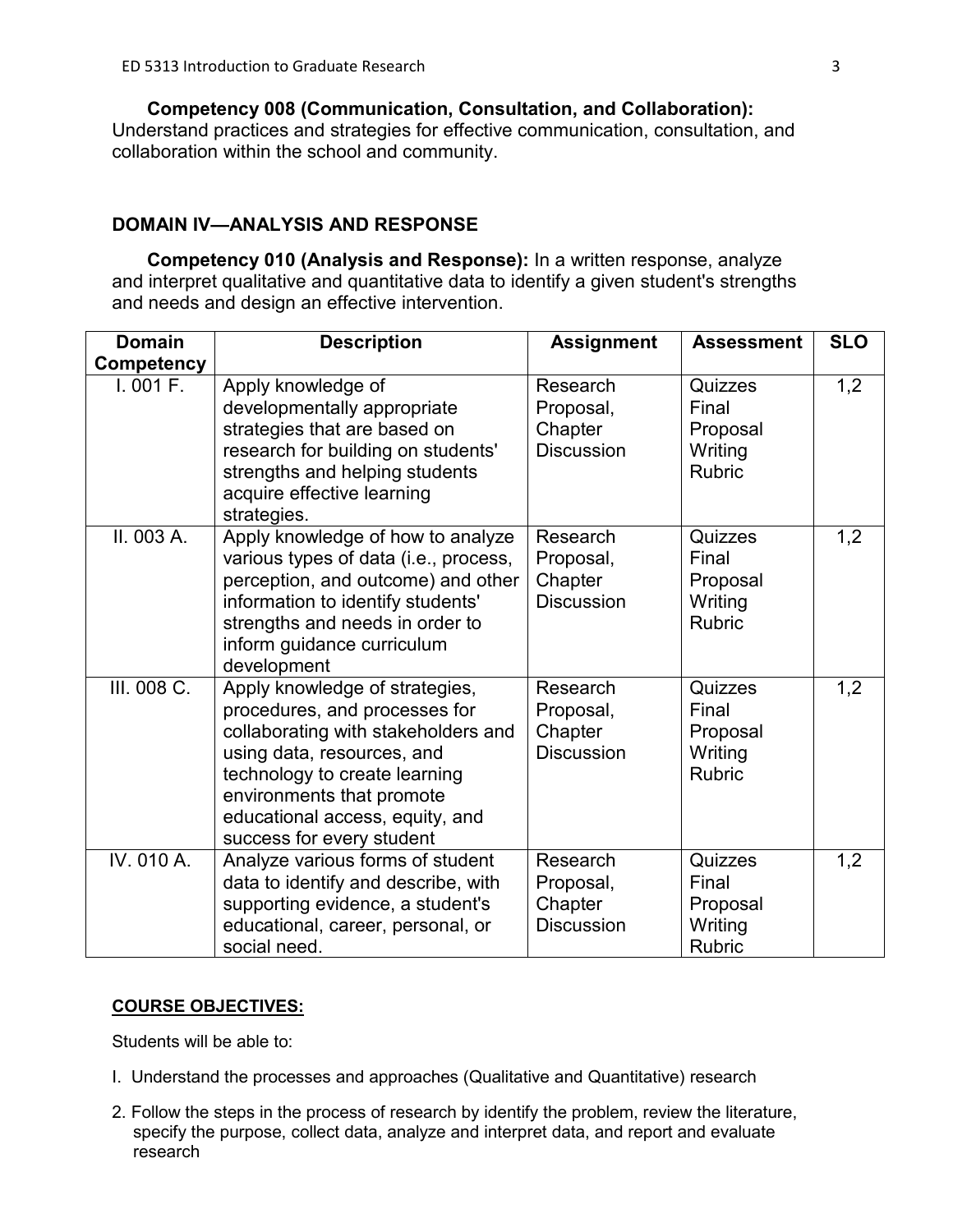- 3. Utilize various research designs which make use of traditional frameworks and their components
- 4. Utilize basic principles of citation using APA format and prepare list of references, cite sources, and follow the format for manuscript preparation

#### **STUDENT LEARNING OUTCOMES:**

The student will be able to:

- 1. Demonstrate their ability to apply within guidance and counseling, their knowledge of human development, diversity, and factors that affect client's ability to achieve their potential
- 2. Demonstrate their ability to plan, implement, and evaluate a developmental counseling program, this program will incorporate assessment, as well as individual and group counseling services utilizing appropriate theoretical frameworks, techniques, and interventions to address personal, interpersonal/social, and educational needs.
- 3. Demonstrate the ability to communicate and collaborate effectively with others in diverse settings, including the community in order to facilitate client success, and will demonstrate the ability to apply ethical, legal, and professional standards.

#### **COUNSELOR EDUCATION MARKETABLE SKILLS:**

- 1. Graduates will demonstrate oral and written communication skills to apply in careers related to mental and behavioral health including school counseling.
- 2. Graduates will demonstrate knowledge of ethics, social justice issues, and multicultural concerns to apply in careers related to mental and behavioral health including school counseling.
- 3. Graduates will demonstrate knowledge of human growth development throughout the lifespan to apply in careers related to mental and behavioral health including school counseling.

#### **SLOs: FOR DIAGNOSTICIANS STANDARDS.**

VI: The educational diagnostician selects, administers, and interprets appropriate formal and informal assessments and evaluations.

- (1) The beginning educational diagnostician knows and understands: (
	- A) basic terminology used in assessment and evaluation;
	- (B) standards for test reliability;
	- (C) standards for test validity;
	- (D) procedures used in standardizing assessment instruments;
	- (E) possible sources of test error;
	- (F) the meaning and use of basic statistical concepts used in assessment and evaluation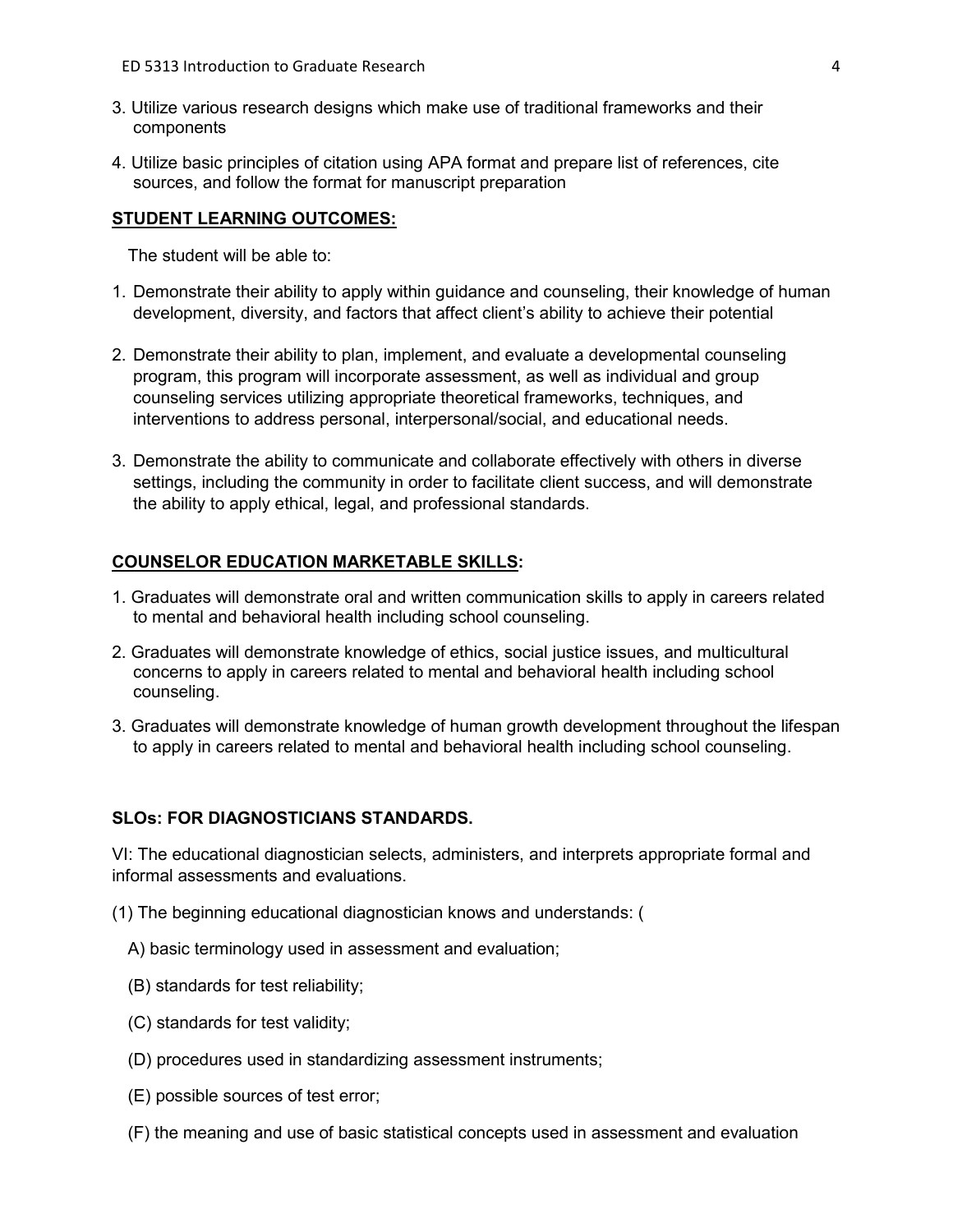- (G) uses and limitations of each type of assessment instrument;
- (H) uses and limitations of various types of assessment data;

(J) appropriate application and interpretation of derived scores (e.g., standard scores, percentile ranks, age and grade equivalents, stanines);

(L) methods of academic and nonacademic assessment and evaluation.

## **SLOs: STANARDS FOR THE MASTER READING TEACHER**

Standard VI. The Master Reading Teacher facilitates appropriate, research-based instruction by communicating and collaborating with educational stakeholder; mentoring, coaching and consulting with colleagues; providing professional development for faculty and making decisions based on converging evidence from research.

#### **MASTER OF EDUCATION students graduating with a major in physical education will:**

- 1. demonstrate knowledge, comprehension, and critical thinking in addressing the problems in kinesiology, fitness, and sport.
- 2. apply pedagogical and content concepts basic to physical education, including scientific foundations, psychomotor concepts, fitness, wellness concepts, pedagogical theories and professional behaviors that facilitate K-12 student learning.
- 3. demonstrate the ability to design a research proposal and analyze and interpret the research of others.

#### **DISTANT LEARNING STATEMENT:**

Students enrolled in distance education courses have equal access to the university's academic support services, such as Smarthinking, library resources, such as online databases, and instructional technology support. For more information about accessing these resources, visit the SRSU website. Students should correspond using Sul Ross email accounts and submit online assignments through Blackboard, which requires secure login information to verify students' identities and to protect students' information The procedures for filing a student complaint are included in the student handbook. Students enrolled in distance education courses at Sul Ross are expected to adhere to all policies pertaining to academic honesty and appropriate student conduct, as described in the student handbook. Students in web-based courses must maintain appropriate equipment and software, according to the needs and requirements of the course, as outlined on the SRSU website.

#### **ACADEMIC INTEGRITY:**

Students in this class are required to demonstrate scholarly behavior and academic honesty in the use of intellectual property. A scholar is expected to be timely, prepared, and focused. Meaningful, respectful, and pertinent online participation is also expected.

Examples of academic dishonesty include but are not limited to: submitting work as original that was used in whole or part for another course and/or professor; turning in another person's work as one's own; copying from professional works or internet sites without citation.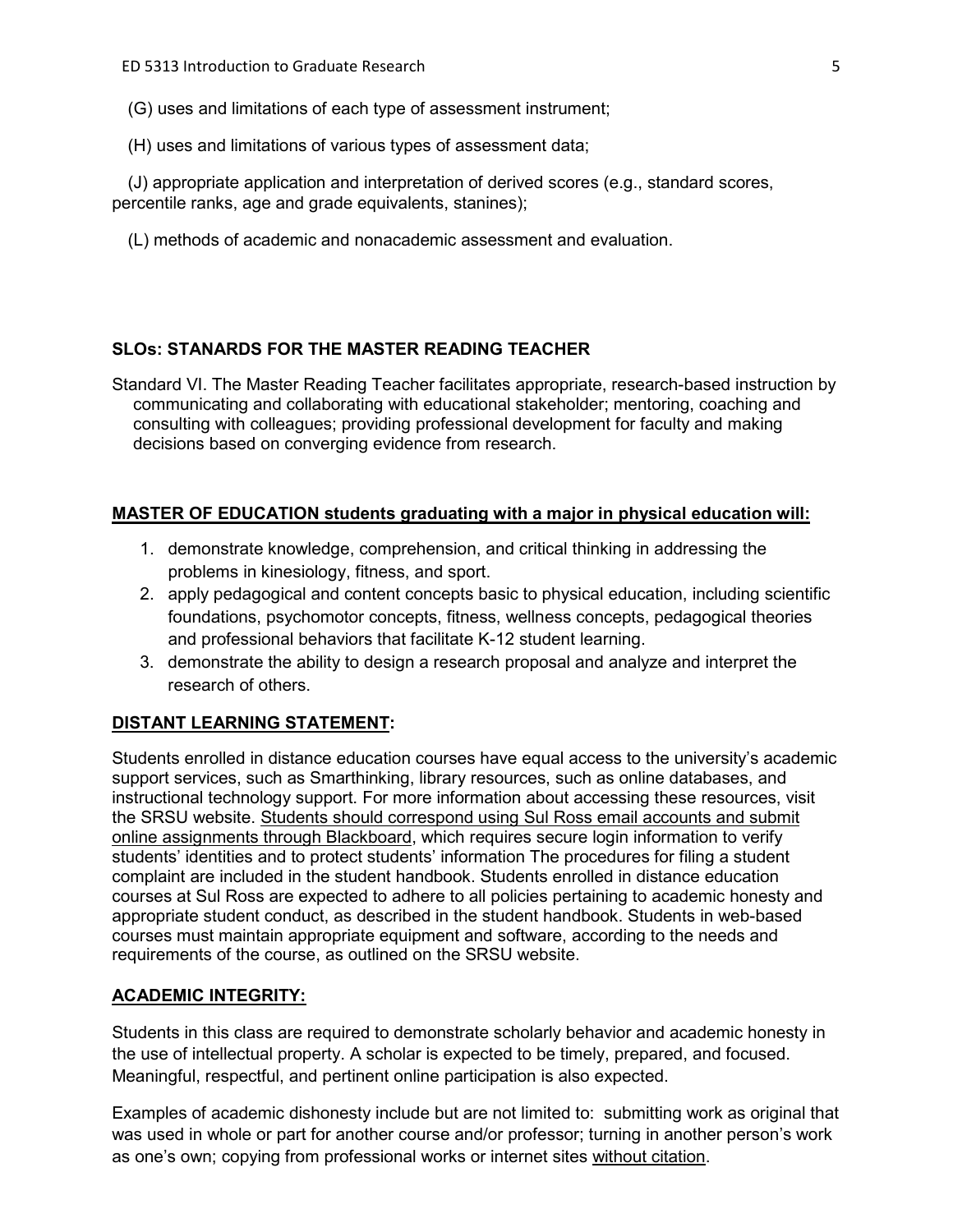#### **SAFE ASSIGN:**

The Safe Assignment Tool is an advanced plagiarism prevention system deeply integrated with the Blackboard Learning Management System. SafeAssignment compares student papers submitted to Blackboard against an enormous wide range of sources and provides instructors with detailed Originality Reports. Because of SafeAssignment's flexibility, this product is an effective plagiarism prevention system that helps instructors to raise student awareness about plagiarism and to educate students about the ways to avoid plagiarism. You can check your similarity report and make corrections if needed. With your similarity report, you will note highlighted areas that have similarity noted between your paper and another source. You will click on the tab within the colored square to see the percentage of the similarity. Percentages above 10% must be corrected. It does not matter if the source that is being noted for similarity is not the same source that you used. The system is telling you what you have written is too similar to another source and you need to make corrections. You may need to change up some of the wording or order of information to make it your information. More than three or four words in a row that are identical to the originating author can be detected. You can submit your paper as many times as you would like. This system is designed to assist students with increasing awareness of plagiarism. Typically, plagiarism is an accidental occurrence and occurs when students do not realize their writing is overly similar to another source.

#### **ADA (Americans with Disabilities Act)**

#### **SRSU DISABILITY SERVICES:**

Sul Ross State University (SRSU) is committed to equal access in compliance with Americans with Disabilities Act of 1973. It is SRSU policy to provide reasonable accommodations to students with documented disabilities. It is the Student's responsibility to initiate a request. Please contact me, Ms. Rebecca Greathouse Wren, M.Ed., LPC-S, Director/Counselor, Accessibility Services Coordinator, Ferguson Hall (Suite 112) at 432.837.8203; mailing address is P.O. Box C-122, Sul Ross State University, Alpine, Texas 79832. Students should then contact the instructor as soon as possible to initiate the recommended accommodations.

**PARTICIPATION POLICY:** Since ED 5307 is an online course, participation will be evaluated in Blackboard online discussions. It is the student's responsibility to check the Discussion Board and Sul Ross email *DAILY* for the duration of the course. In order for you to remain enrolled in ED 5307, you must reply to the Blackboard Discussion Board "Online Participation Policy" forum by the deadline posted on the Due Dates listing contained in this syllabus. It is policy at Sul Ross State University that if a student is enrolled in an online course and fails to stay active for a period of 3 weeks, fails to submit assignments, and/or does not reply to emails from the instructor, he/she will receive a final grade of "F." You may access the "Online Participation Policy" forum by entering Blackboard, then selecting Discussion Board. Please follow the directions regarding your required response.

#### **COURSE REQUIREMENTS:**

The university classroom is a place designed for the free exchange of ideas. We must show respect for one another in all circumstances. We will show respect for one another by exhibiting civility in our exchanges.

Additionally, because it is so important for teachers to effectively communicate ideas to colleagues, parents, and administrators, writing clear and error-free English is a priority at Sul Ross University. Therefore, your ability to express your knowledge of educational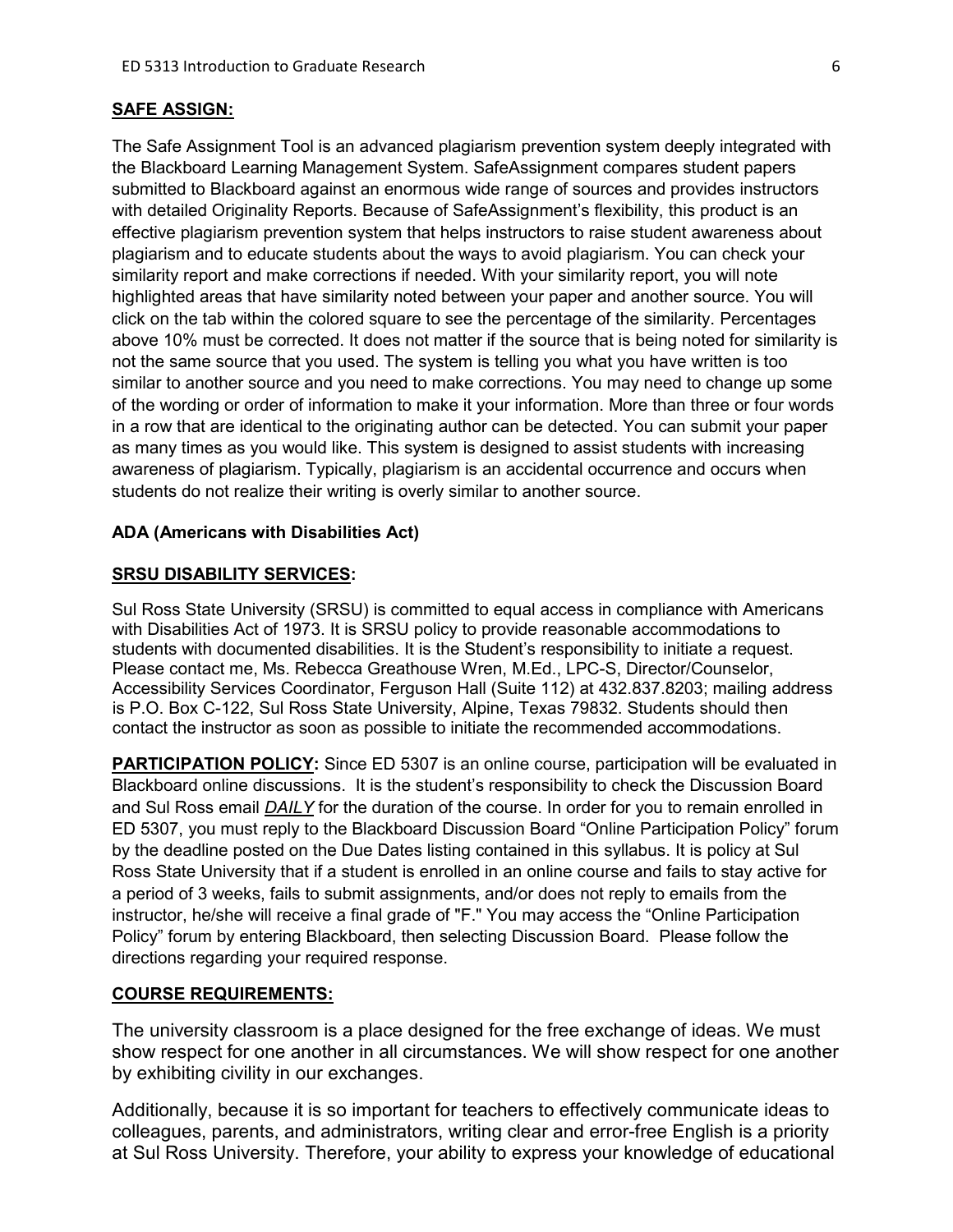concepts and theories within the conventions of academic discourse will be assessed through both presentations and written assignments. Criteria for evaluation will be based on both content and mechanics. Integration of information from lectures, readings, and discussions will be taken into consideration as will correct and appropriate format and construction.

1. Students will complete all assigned readings and assignments promptly. Assignments and examinations will become unavailable once the deadline for completion has passed. In the event you encounter special circumstances (including technology challenges), contact me immediately for instructions or assistance or BB Help Desk.

2. All assignments must be word processed and submitted in accordance with due dates on the course calendar. Late work will not be accepted.

3. Semester online discussion boards will provide opportunities for discussion among those persons who may exhibit a different perspective from your own. Postings must be completed at the appointed time and will not be accepted late.

4. Students will prepare written assignments to include deconstruction of journal articles, analysis of a research design, and various short assignments during the course.

5. Each student will be required to complete research proposals and write up the project in a form that would be suitable for publication. The topic must be approved prior to beginning the proposal and the student must work closely with the instructor as the proposal progresses in written form. There will be various deadlines established regarding the completion of phases of the project. These timeframes are important and must be met in a timely manner. You will complete parts of the research project each week.

The completed paper will be returned electronically on Blackboard and will be available for viewing. Papers that do not meet the minimum length requirement (4,000) words excluding appendices) will not be accepted. The requirements for the Research Proposal will be given in Module 2 of the course.

## **EVALUATION/GRADING POLICY:**

Note: Grades are earned based on the quality of the work completed. Assignments submitted after due dates will receive no credit. Grades of **Incomplete (I)** are not given in the Professional Studies Division of Sul Ross State University *except* in the *most extreme* situations.

A grade of "A" will not be given in this course unless the student's writing reflects graduate level quality and the written career program is superior. See writing rubric at the end of the syllabus.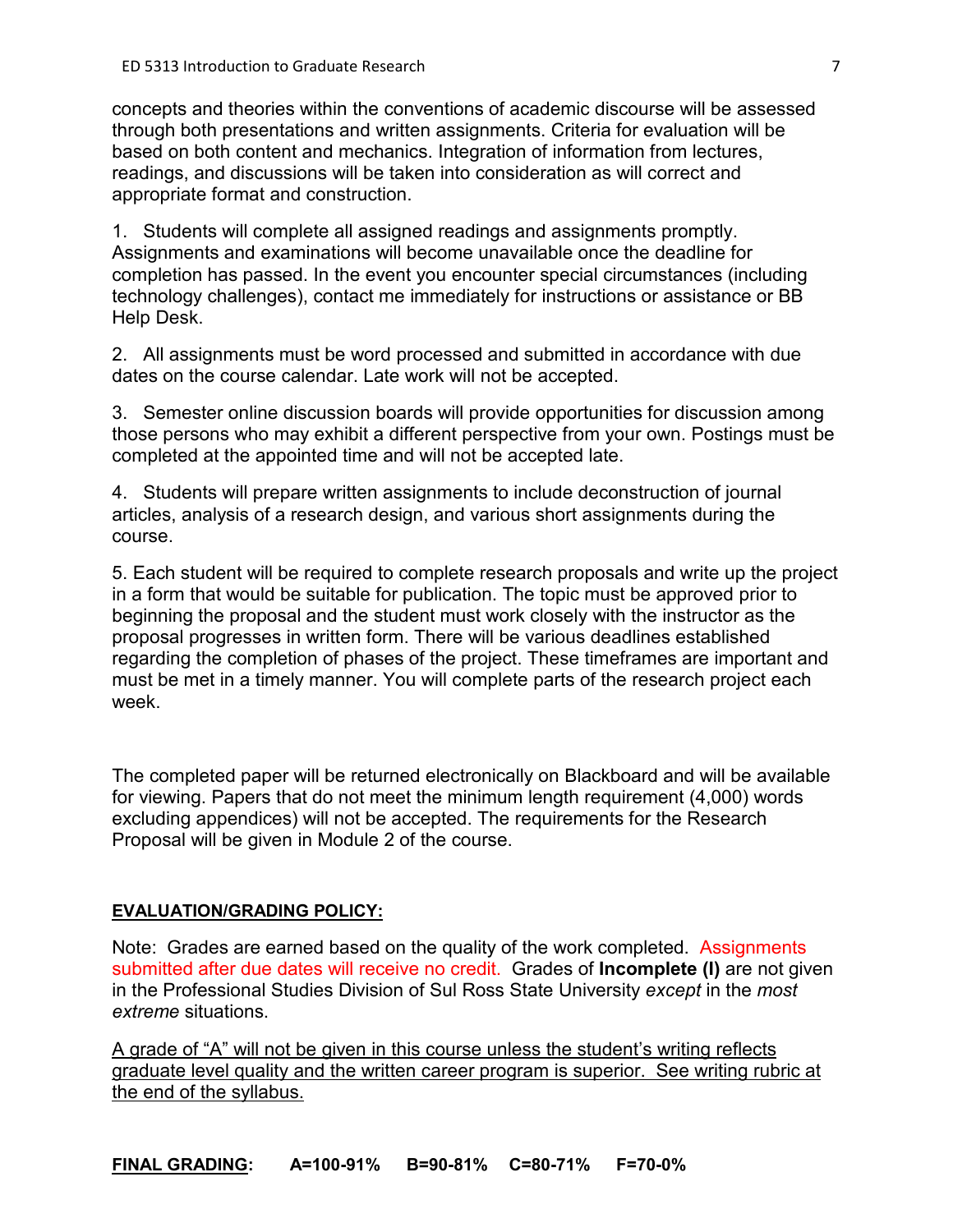| Assignments       | 35% |
|-------------------|-----|
| <b>Discussion</b> | 25% |
| Quizzes           | 40% |

**NOTE:** Graduate students must maintain a 3.0 GPA to remain in good standing.

Grades of **Incomplete (I)** are not given in the Professional Studies Division of Sul Ross State University *except* in the *most extreme* situations.

A grade of "A" will not be given in this course unless the student's writing reflects graduate level quality and the written program is superior. A grade of "C" will result in the student retaking the course.

## **INTERNET WEB RESOURCES:**

APA Style of Notation http://www.apastyle.org

Sul Ross University Library Guide for ED 5307

URL: http://sulross.libguides.com/ed5307

## **SCHEDULE/DUE DATES:**

All Assignments are due by 11:59pm (CST). **No late work will be accepted.** 

**GREEN Assignments are Practice and Discussion Assignments**

# **Week One – June 2-5**

**June 2 - Complete** Online Participation Policy Agreement posted on Discussion Board. Must be completed before receiving credit for assignments

**June 2 – Introduce** Yourself on the Discussion Board Begin to think about what you would like to know more about, in other words a research topic.

**Mindtap Introduction** Download Mindtap Application on your phone and then turn on notifications Review the Module **'Getting Started with Mindtap'**

**Blackboard -** If this is your first Blackboard experience, go to **Start Here** and access the Blackboard information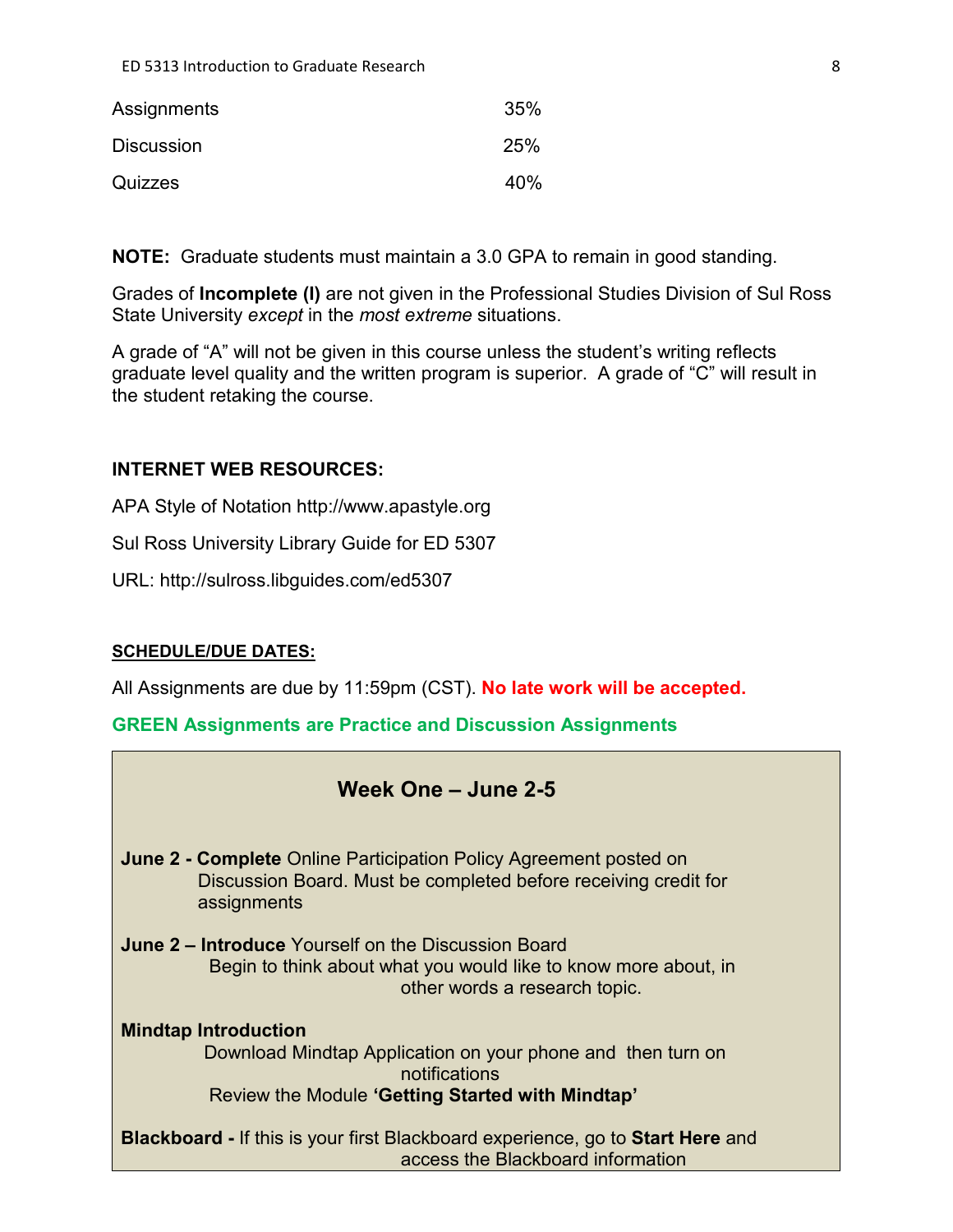| <b>Module One</b><br><b>Chapter 1: The Nature of Research Proposal</b><br>Developing an Educational Research Proposal<br>Quiz 1                                                                            |
|------------------------------------------------------------------------------------------------------------------------------------------------------------------------------------------------------------|
| <b>Module Two</b><br><b>Chapter 2: The Research Problem</b><br><b>Outlining a Research Plan</b><br>Quiz 2                                                                                                  |
| Complete the Discussion Question in the Discussion Tab regarding your<br>research topic. Comment on two other postings. Your original posting must be 300<br>words and your responses should be 100 words. |
| Week Two - June 6-12                                                                                                                                                                                       |
| <b>Module Three</b><br>Chapter 3: Reviewing the Literature<br>Planning a Literature Review<br>Quiz 3                                                                                                       |
| <b>Module Four</b><br><b>Chapter 4: Ethics in Educational Research</b><br><b>Ethical Implications of a Qualitative Research Study</b><br>Quiz 4                                                            |
| <b>Module Five</b><br><b>Chapter 5: Measurement</b><br><b>Creating a Measurement Instrument Discussion</b><br>Quiz 5<br><b>Professional Resource Downloads</b>                                             |
| <b>Module Six</b><br>Chapter 6: Validity and Reliability<br><b>Reliability and Validity of a Researcher-Devised Test Discussion</b><br>Quiz 6                                                              |
| Week Three - June 13-19                                                                                                                                                                                    |
| <b>Module Seven</b><br><b>Chapter 7: Descriptive Statistics</b><br><b>Planning Descriptive Analysis of Study Data Discussion</b><br>Quiz 7                                                                 |
| <b>Module Eight</b><br>Chapter 8: Sampling and Inferential Statistics<br>Planning Sampling and Statistical Analysis for a Multi-group Study                                                                |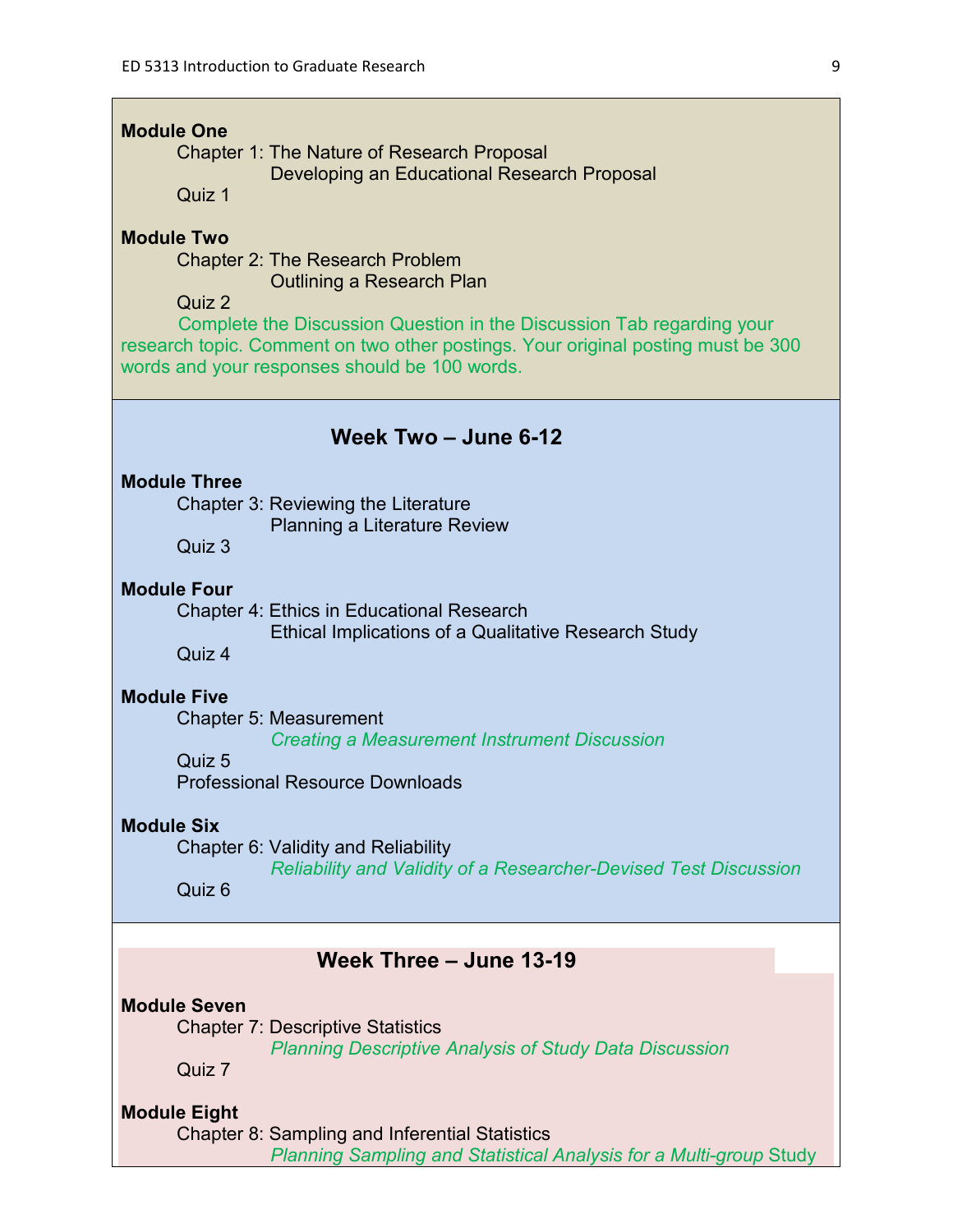| <b>Discussion</b><br>Quiz 8                                                                                                                                               |  |  |  |  |
|---------------------------------------------------------------------------------------------------------------------------------------------------------------------------|--|--|--|--|
| <b>Module Nine</b><br><b>Chapter 9: Experimental Research</b><br><b>Ensuring Proper Controls and Validity Discussion</b><br>Quiz 9                                        |  |  |  |  |
| <b>Module Ten</b><br><b>Chapter 10: Experimental Research Designs</b><br>Proposing an Experimental Design<br>Quiz 10                                                      |  |  |  |  |
| Week Four - June 20-26                                                                                                                                                    |  |  |  |  |
| <b>Module Eleven</b><br>Chapter 11: Ex Post Facto Research<br><b>Planning an Ex Post Facto Research</b><br>Quiz 11                                                        |  |  |  |  |
| <b>Module Twelve</b><br><b>Chapter 12: Correlational Research</b><br><b>Planning a Correlational Research Study Using Factor Analysis</b><br><b>Discussion</b><br>Quiz 12 |  |  |  |  |
| <b>Module Thirteen</b><br><b>Chapter 13: Survey Research</b><br><b>Writing a Mailed Questionnaire</b><br>Quiz 13                                                          |  |  |  |  |
| <b>Module Fourteen</b><br>Chapter 14: Interpreting and Reporting Results of Quantitative Research<br><b>Creating a Dissertation Proposal</b><br>Quiz 14                   |  |  |  |  |
| Week Five - June 27-July 3                                                                                                                                                |  |  |  |  |
| <b>Module Fifteen</b><br><b>Chapter 15: Defining and Designing Qualitative Research</b><br>Developing a Qualitative Focus of Inquiry<br>Quiz 15                           |  |  |  |  |
| <b>Module Sixteen</b><br>Chapter 16: Types of Qualitative Research<br>Creating a Proposal for a Grounded Theory Study<br>Quiz 16                                          |  |  |  |  |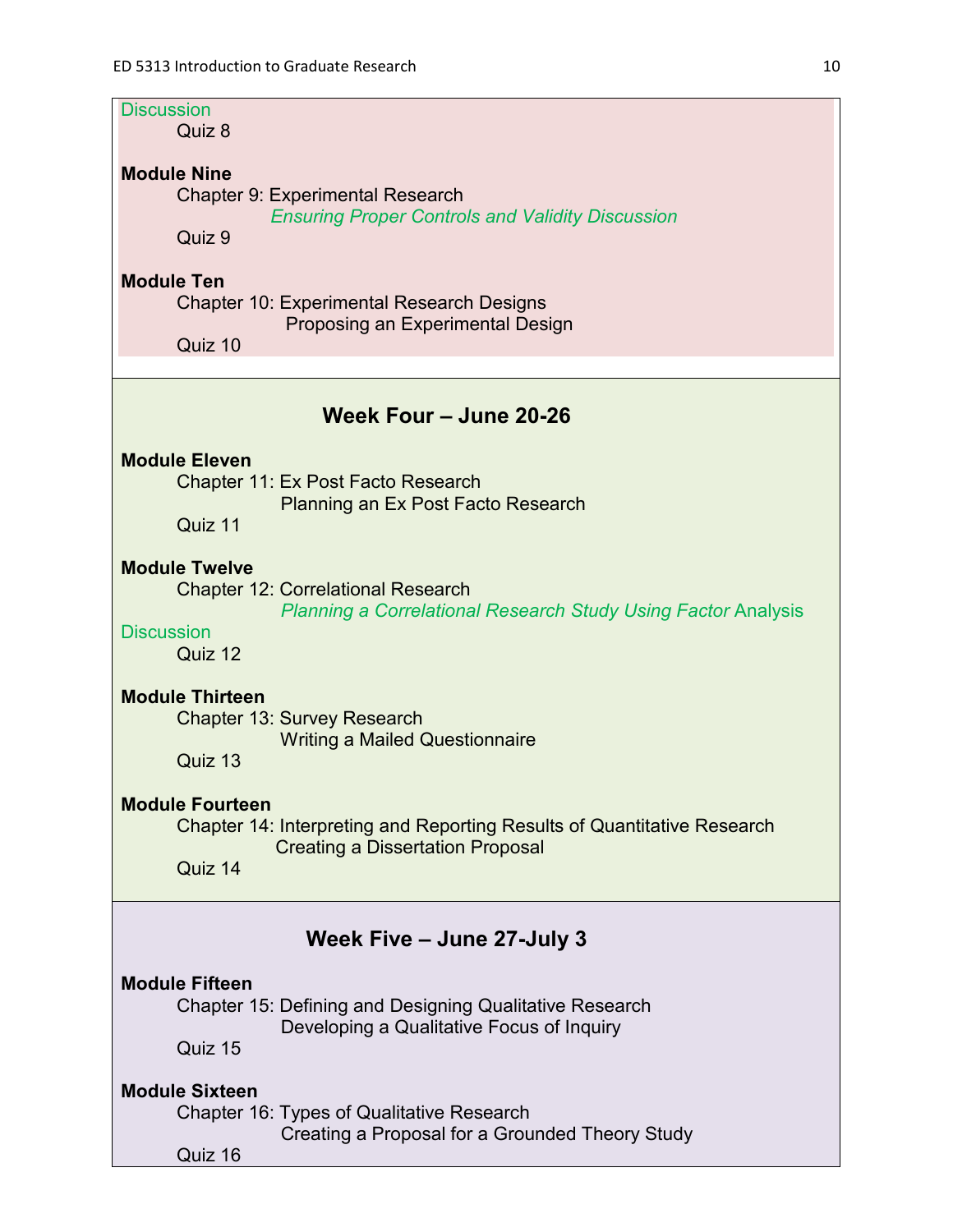$\overline{\phantom{a}}$ 

| <b>Module Seventeen</b><br><b>Chapter 17: Data-Collection Tools in Qualitative Research</b><br>Interviewing Teachers about Their Experiences<br>Quiz 17<br><b>Module Eighteen</b><br>Chapter 18: Rigors and Ethics in Qualitative Research<br>Ensuring Credibility and Transferability in a Qualitative Study<br>Quiz 18 |  |  |  |
|--------------------------------------------------------------------------------------------------------------------------------------------------------------------------------------------------------------------------------------------------------------------------------------------------------------------------|--|--|--|
|                                                                                                                                                                                                                                                                                                                          |  |  |  |
| Week Six - July 4-6                                                                                                                                                                                                                                                                                                      |  |  |  |
| <b>Module Nineteen</b><br><b>Chapter 19: Analyzing and Reporting Qualitative Research</b><br><b>Coding and Analyzing Focus Group Discussion</b><br>Quiz 19                                                                                                                                                               |  |  |  |
| <b>Module Twenty</b><br><b>Chapter 20: Action Research</b><br><b>Creating a Proposal for an Action Research Study</b><br>Quiz 20                                                                                                                                                                                         |  |  |  |
| <b>Module Twenty-one</b><br><b>Chapter 21: Mixed Methods Research</b><br>Designing a Mixed-Methods Study<br>Quiz 21                                                                                                                                                                                                      |  |  |  |
|                                                                                                                                                                                                                                                                                                                          |  |  |  |

# **June 11 – Last Day to withdraw**

## **WRITING RUBRIC FOR ALL WRITTEN ASSIGNMENTS AND DISCUSSIONS:**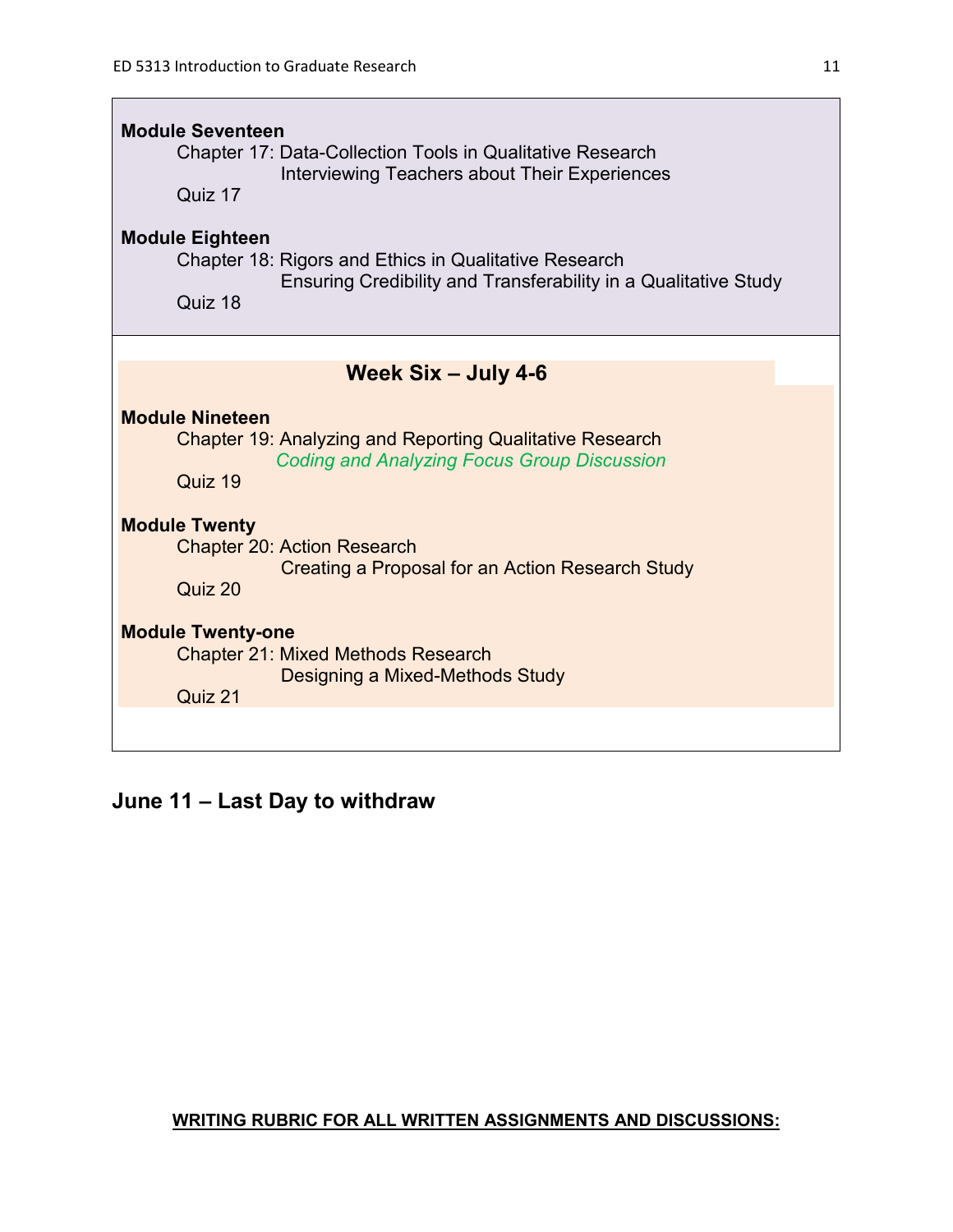| Sub-skill                                        | <b>Beginning</b>                                                                                                                                                    | <b>Basic</b>                                                                                                                                                                             | <b>Proficient</b>                                                                                                                                                                        | <b>Advanced</b>                                                                                                                                                                                                | <b>Exceptional</b>                                                                                                                                                                                               | <b>Score</b> |
|--------------------------------------------------|---------------------------------------------------------------------------------------------------------------------------------------------------------------------|------------------------------------------------------------------------------------------------------------------------------------------------------------------------------------------|------------------------------------------------------------------------------------------------------------------------------------------------------------------------------------------|----------------------------------------------------------------------------------------------------------------------------------------------------------------------------------------------------------------|------------------------------------------------------------------------------------------------------------------------------------------------------------------------------------------------------------------|--------------|
|                                                  | 1                                                                                                                                                                   | $\mathbf 2$                                                                                                                                                                              | 3                                                                                                                                                                                        | 4                                                                                                                                                                                                              | 5                                                                                                                                                                                                                |              |
| Integration<br><b>of</b><br>Knowledge            | The paper<br>did not<br>incorporate<br>knowledge<br>from the<br>literature or<br>class in<br>relevant and<br>meaningful<br>ways                                     | The paper<br>somewhat<br>incorporated<br>knowledge<br>from the<br>literature in<br>relevant and<br>meaningful<br>ways                                                                    | The paper<br>incorporated<br>knowledge<br>from the<br>literature in<br>relevant and<br>meaningful<br>ways                                                                                | The paper<br>effectively<br>incorporated<br>knowledge<br>from the<br>literature in<br>relevant and<br>meaningful<br>ways                                                                                       | The paper<br>very<br>effectively<br>incorporated<br>knowledge<br>from the<br>literature in<br>relevant and<br>meaningful<br>ways                                                                                 |              |
| Organizatio<br>n and<br><b>Presentatio</b><br>n  | The paper<br>lacked topic<br>sentences,<br>transitions<br>from one<br>topic to<br>another,<br>relevant<br>connections<br>among<br>topics, and<br>a seamless<br>flow | The paper<br>occasionally<br>included<br>topic<br>sentences,<br>transitions<br>from one<br>topic to<br>another,<br>relevant<br>connections<br>among<br>topics, and a<br>seamless<br>flow | The paper<br>consistently<br>included<br>topic<br>sentences,<br>transitions<br>from one<br>topic to<br>another,<br>relevant<br>connections<br>among<br>topics, and<br>a seamless<br>flow | The paper<br>consistently<br>and<br>effectively<br>employed<br>topic<br>sentences,<br>transitions<br>from one<br>topic to<br>another,<br>relevant<br>connections<br>among<br>topics, and a<br>seamless<br>flow | The paper<br>uniformly<br>and very<br>effectively<br>employed<br>topic<br>sentences,<br>transitions<br>from one<br>topic to<br>another,<br>relevant<br>connections<br>among<br>topics, and a<br>seamless<br>flow |              |
| <b>Focus</b>                                     | The paper's<br>topic lacked<br>focus and a<br>clear<br>direction                                                                                                    | The paper's<br>topic had<br>occasional<br>focus,<br>direction<br>and purpose                                                                                                             | The paper's<br>topic had<br>focus and<br>clarity of<br>direction<br>and purpose                                                                                                          | The paper's<br>topic had<br>effective<br>focus and<br>clarity of<br>direction and<br>purpose                                                                                                                   | The paper's<br>topic had<br>very effective<br>focus and<br>clarity of<br>direction and<br>purpose                                                                                                                |              |
| Level of<br>Coverage                             | The paper<br>lacked<br>depth,<br>elaboration,<br>and relevant<br>material                                                                                           | The paper<br>occasionally<br>included<br>depth,<br>elaboration,<br>and relevant<br>material                                                                                              | The paper<br>included<br>depth,<br>elaboration,<br>and relevant<br>material                                                                                                              | The paper<br>effectively<br>included<br>depth,<br>elaboration,<br>and relevant<br>material                                                                                                                     | The paper<br>very<br>effectively<br>included<br>depth,<br>elaboration,<br>and relevant<br>material                                                                                                               |              |
| Grammar/<br><b>Spelling</b><br><b>References</b> | The paper<br>contained<br>numerous<br>errors of<br>grammar<br>and spelling<br>The paper                                                                             | The paper<br>contained<br>some errors<br>of grammar<br>and spelling<br>The paper                                                                                                         | The paper<br>contained<br>very few<br>errors of<br>grammar<br>and spelling<br>The paper                                                                                                  | The paper<br>contained<br>only one or<br>two errors of<br>grammar<br>and spelling<br>The paper                                                                                                                 | The paper<br>contained no<br>errors of<br>grammar<br>and spelling<br>The paper                                                                                                                                   |              |
| and Sources                                      | did not                                                                                                                                                             | included                                                                                                                                                                                 | included                                                                                                                                                                                 | effectively                                                                                                                                                                                                    | very                                                                                                                                                                                                             |              |